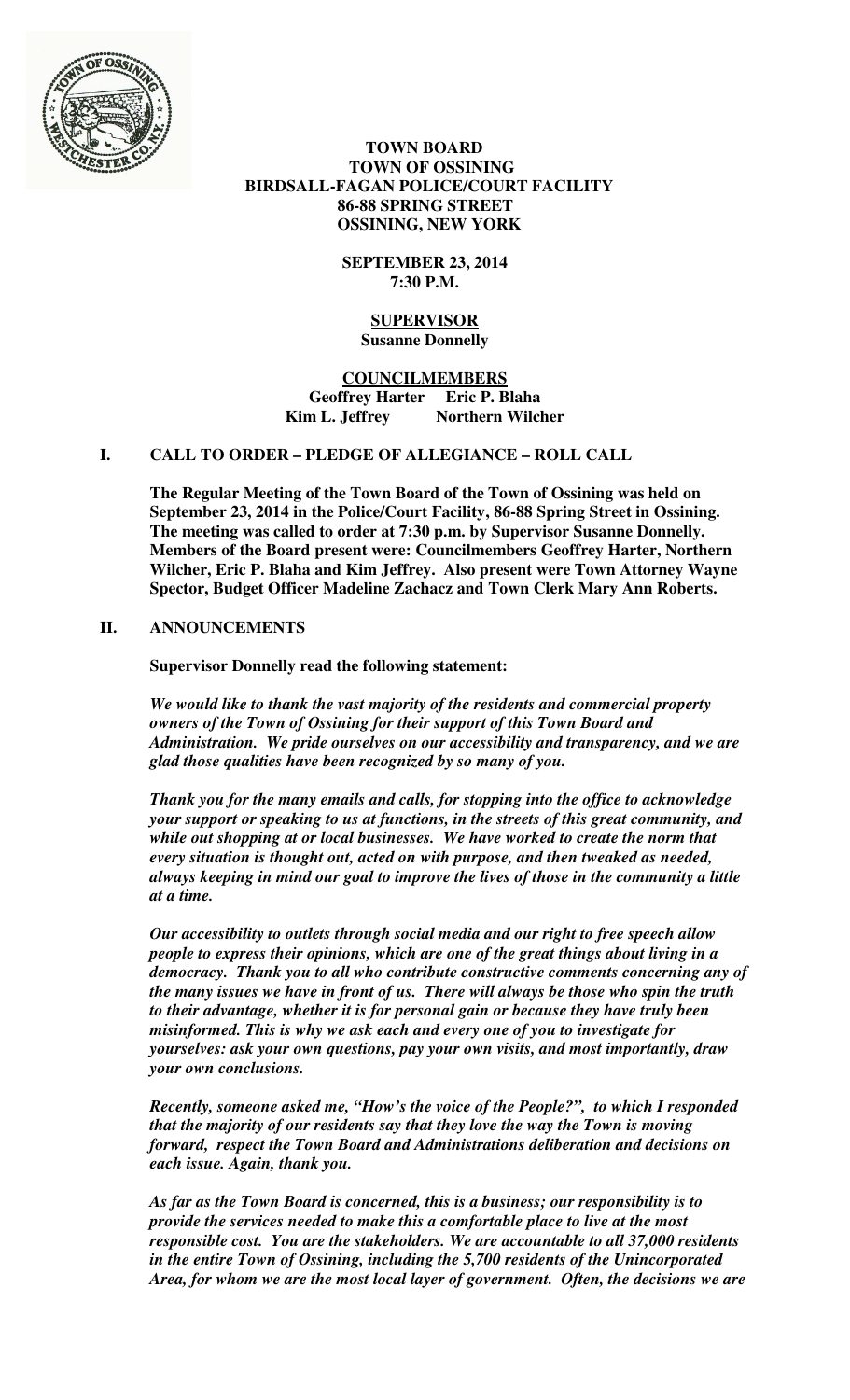*asked to reach are tough, but we have all taken an oath to do what we believe is right for our community, and we ask that you continue to have confidence in our ability to see the big picture in all instances and act accordingly.* 

### *Dale Cemetery*

*Due to lack of consistent funding, we have been required to make some changes at Dale Cemetery. The Town cannot assume a budget of \$500,000 per year between payroll, equipment, and the supplies necessary to keep the property in top shape and in working order. We appreciate the time that both George and Barbara have put into project, but the Board concluded that, at this time, it would be most prudent for us to go in another direction. We have asked Peter Connolly to oversee the cemetery for the time being, and we have notified the local funeral homes that for a short period of time, we will continue to bury those who have passed away, but we will not be selling new plots. The sales and financial operations will be moved to the Supervisor's Office for the time being. We will be meeting with the local funeral directors shortly to get their input and advice as we move forward.* 

*Our goal is to keep the cemetery open; we understand that all the plots sold and the maintenance of this historical memorial park is a serious responsibility. We hope to continue to bring this beautiful historical site back to its past beauty, and to have it in pristine condition when family and friends pay respect to their loved ones, when our veterans and First Responders visit to honor those who served so bravely. We will be very busy this week re-organizing and we hope you will bear with us as we work through this process.* 

#### *Police Negotiations*

*We have begun working with the Village of Ossining on the police negotiations concerning the provision of service to the Unincorporated Area for 2015-2018. Immediately after our vote on Tuesday evening, we sent the Village an outline of the contract and began setting up meetings to review all the aspects of the agreement. It is essential that we have everything in writing to avoid complications and secondguessing after the fact. As explained in the press release, we need to move this process along very quickly to facilitate the hiring of staff and allow both municipalities to budget appropriately.* 

*As in any RFP, we need to work out the details and adjust our procedures so that they work for both parties. We would have done this with whomever the Town had agreed to negotiate. This Town Board and Administration have spent a great deal of time researching and evaluating the proposals, and we look forward to this natural next step in the process.* 

*At sundown tomorrow many of our friends and family will celebrate the Jewish New Year. "Have a blessed Rosh Hashanah"* 

*Senator David Carlucci will be at Starbucks in Arcadia Shopping Center on Saturday 9/27 from 9:00 AM -11:00 AM* 

## **III. PUBLIC COMMENT ON AGENDA ITEMS**

#### **IV. BOARD RESOLUTIONS**

### **A. Approval of Minutes**

**Councilmember Blaha moved and it was seconded by Councilmember Wilcher that the following be approved:** 

**Resolved, that the Town Board of the Town of Ossining hereby approves the September 9, 2014, Minutes of the Regular Meeting as presented.**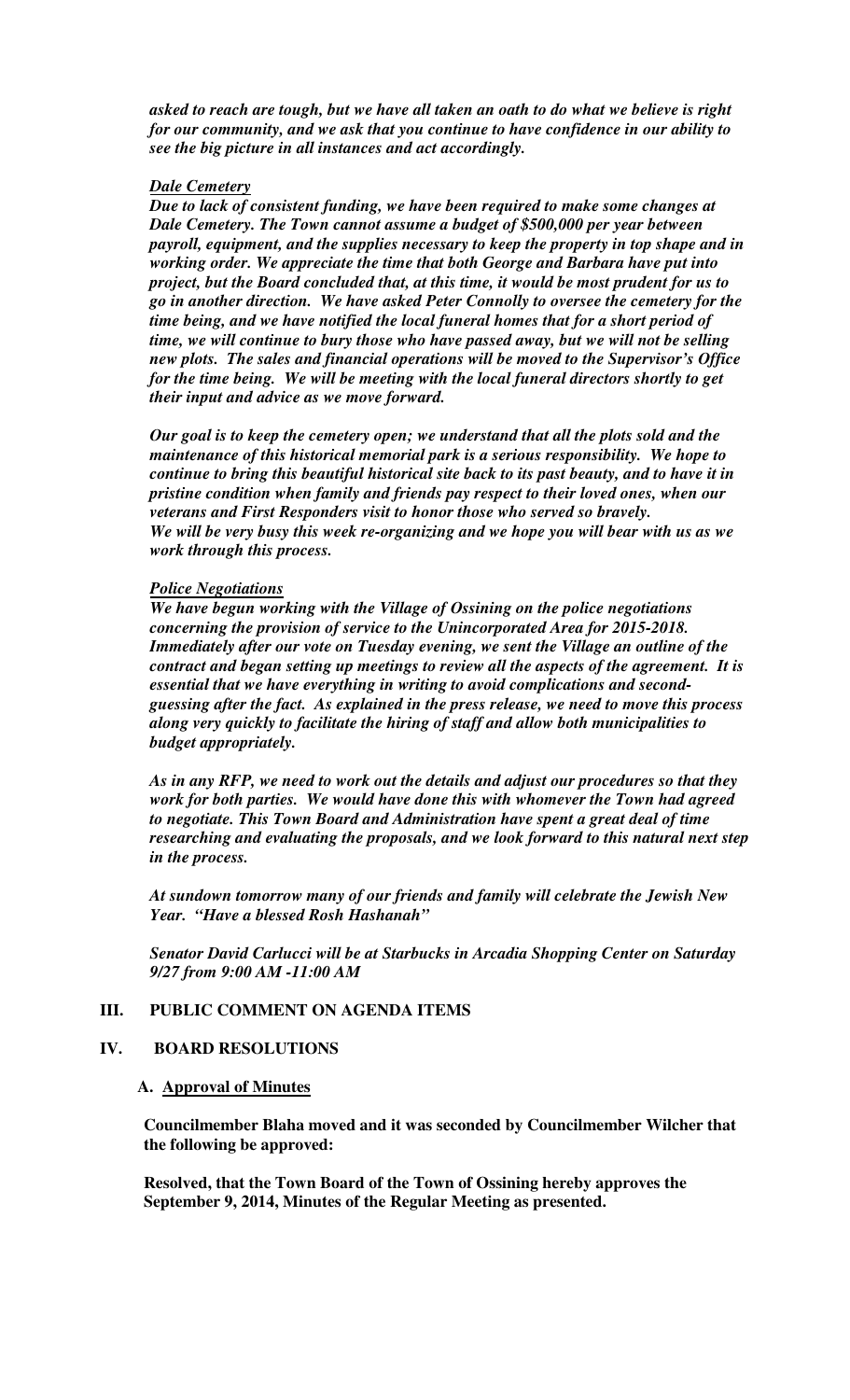**Motion Carried: 4-1-0 Ayes: Harter, Wilcher, Blaha & Donnelly Abstain: Jeffrey** 

#### **B. Approval of Minutes-Special Meeting**

**Councilmember Jeffrey moved and it was seconded by Councilmember Harter that the following be approved:** 

**Resolved, that the Town Board of the Town of Ossining hereby approves the September 16, 2014, Minutes of the Special Meeting as presented.** 

**Motion Carried: Unanimously** 

#### **C. Approval of Voucher Detail Report**

**Councilmember Wilcher moved and it was seconded by Councilmember Blaha that the following be approved:** 

**Resolved, that the Town Board of the Town of Ossining hereby approves the Voucher Detail Report dated September 23, 2014 in the amount of \$434,384.81**.

 **Motion Carried: Unanimously** 

#### **D. Tax Payment Plan- 15 Campwoods Road**

**Councilmember Wilcher moved and it was seconded by Councilmember Harter that the following be approved:** 

**Whereas, the Town of Ossining is required to collect Town, County and School taxes for the municipality, with the onus on the Town to make whole the County and School District for any uncollected taxes; and** 

**Whereas, the Receiver of Taxes has been approached by a property owner, Campwoods Realty LLC, requesting a short-term payment plan for the property at 15 Campwoods Road; Tax Parcel Designation 90.13-1-84; and** 

**Whereas, the Town Board, pursuant to Article 5 of the Ossining Town Code, as authorized by section 1184 of the New York Real Property Tax Law, before entry of a final judgment, may withdraw a parcel for which payment of real property taxes is delinquent, from a foreclosure proceeding and enter into an installment plan for payment of all delinquent taxes, as well as interest and penalties, and does occasionally grant such a plan and has the discretion to accept or reject any proposal by a residential or commercial property owner, providing the owner meets the eligibility requirements set forth in section 180-17 of the Town Code and the payment plan conforms to the requirements for such a repayment plan set forth in section 180- 18 of the Town Code;** 

**Now, therefore be it Resolved, that the Town Board of the Town of Ossining hereby grants the aforementioned payment plan, which terms comply with the Town Code, to grant this property owner, who has been determined to be eligible, with the understanding that this sets no precedent going forward for this or any other property in the future.** 

 **Motion Carried: Unanimously**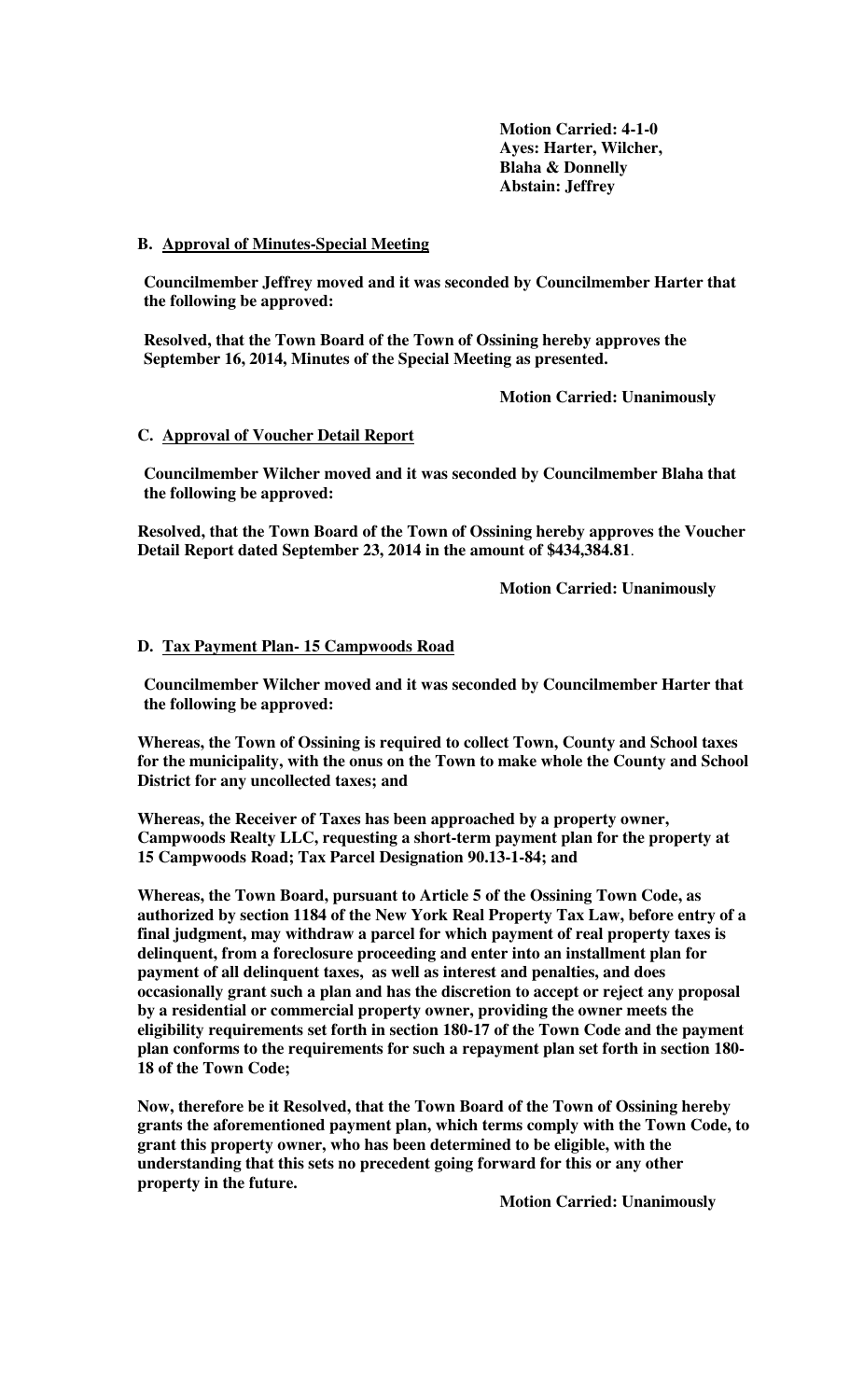## **E. Permission for Extended Sale Deadline- 19 Cedar Lane**

**Councilmember Jeffrey moved and it was seconded by Councilmember Blaha that the following be approved:** 

**Whereas, the property at 19 Cedar Lane, Tax ID number 89.11-1-59, was on the list of properties to be auctioned by the Town for failure to pay delinquent taxes; and** 

**Whereas, on May 27th, 2014, the Town Board agreed to temporarily remove the property from the auction listing while efforts were made to market and sell the property; and** 

**Whereas, the property owners have encountered extenuating circumstances while preparing the property for sale and have requested more time to market and sell the property;** 

**Now, therefore be it Resolved, that the Town Board of the Town of Ossining hereby grants an extension to this deadline until December 31st, 2014.** 

 **Motion Carried: Unanimously** 

## **F. Acceptance of High Bid- 94 State Street**

**Councilmember Harter moved and it was seconded by Councilmember Wilcher that the following be approved:** 

**Whereas, pursuant to a judgment of foreclosure for unpaid taxes, entered by the Supreme Court of The State of New York, Westchester County, the Town of Ossining conducted an auction of foreclosed properties at 16 Croton Avenue at 1PM on August 13th, 2014, in order to sell off properties with delinquent taxes owed to the Town of Ossining, one of which was 94 State Street, Tax ID# 97.11-1-84; and** 

**Whereas, all present had the opportunity to register and become "Qualified Bidders" to bid on the three properties for sale, under the condition that the party offering the highest purchase price would be awarded the property, subject to a resolution approving such sale by the Town Board of the Town of Ossining; and,** 

**Whereas, Mr. Darwin Yunga was the successful bidder at a bid price of \$49,000.00; and** 

**Now therefore, be it Resolved that the Town accepts the high bid of \$49,000 for the property at 94 State Street, submitted by Mr. Darwin Yunga, Ossining, New York, the Town is authorized to accept a deed for the property from the Receiver of Taxes in a form approved by the Town Attorney and The Town Supervisor is authorized to execute a deed as well as all required transfer documents in forms acceptable to the Town Attorney, effectuating the sale of the premises to the high bidder upon receipt by the Town of the bid price.** 

**Furthermore, upon conveyance of the property to the high bidder, the bidder will pay all real property taxes for the property, as adjusted from the date of conveyance, with all additional accrued interest and/or penalties that may have accrued against the property for unpaid taxes through the day of conveyance being hereby waived.** 

 **Motion Carried: Unanimously** 

# **G. Acceptance of High Bid- Priestly Street Vacant Lots**

**Councilmember Harter moved and it was seconded by Councilmember Blaha that the following be approved:** 

**Whereas, pursuant to a judgment of foreclosure for unpaid taxes, entered by the Supreme Court of The State of New York, Westchester County, the Town of Ossining**